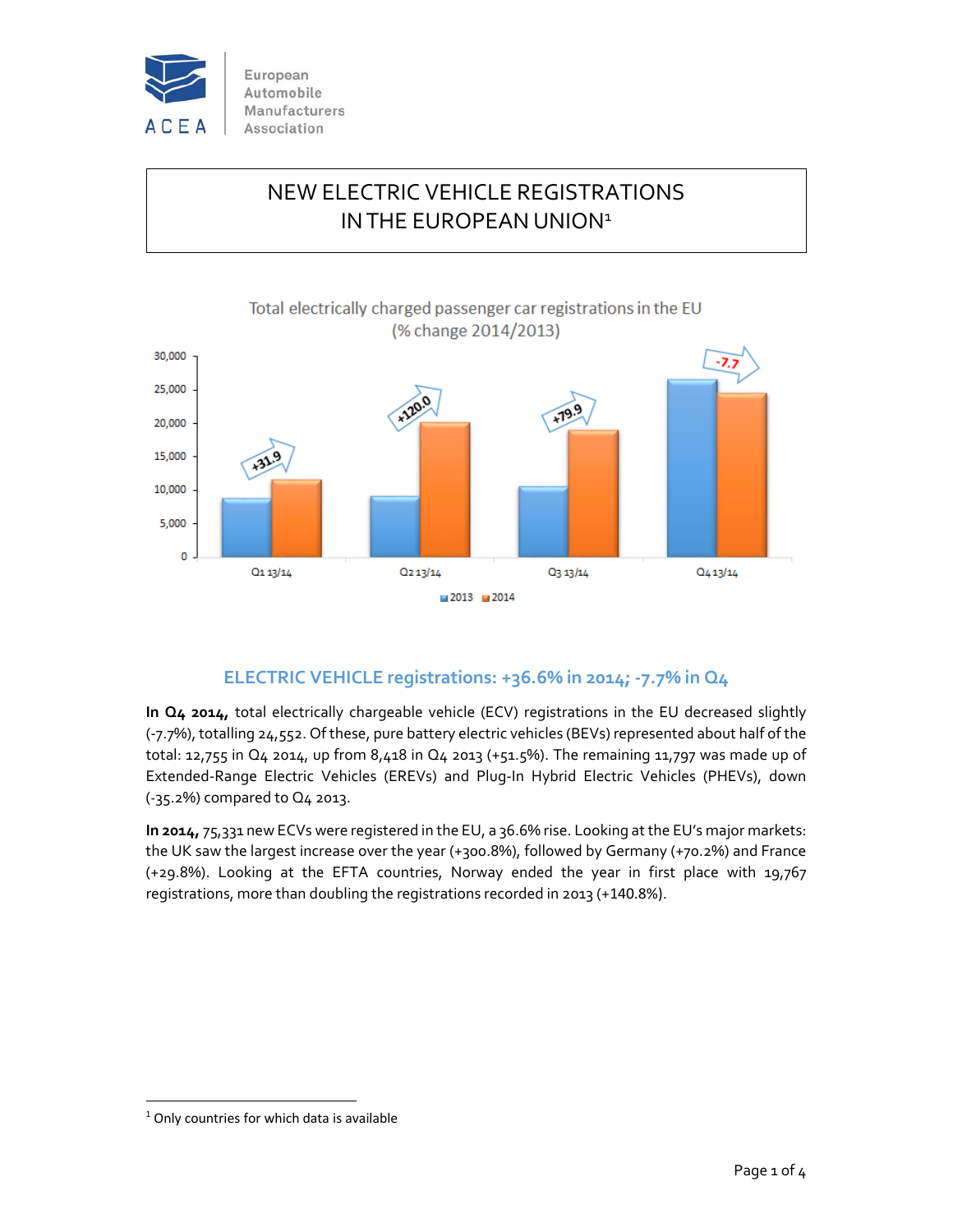

**Av. des Nerviens 85 B‐1040 Bruxelles Tel (32 2) 732 55 50 Fax (32 2) 738 73 10 (32 2) 738 73 11**

# **Total Electrically Charged Vehicles**

### **NEW PASSENGER CAR REGISTRATIONS BY MARKET EUROPEAN UNION<sup>1</sup>**

**Total Electrically Charged Vehicles** = Pure Electric Vehicles + Extended‐Range Electric Vehicles + Plug‐In Hybrid Electric Vehicles

|                                 | Q4     | Q4            | % Chg    | Q1-Q4  | Q1-Q4  | % Chg    |
|---------------------------------|--------|---------------|----------|--------|--------|----------|
|                                 | '14    | $^{\prime}13$ | 14/13    | '14    | '13    | 14/13    |
| <b>AUSTRIA</b>                  | 939    | 831           | 13.0%    | 3,641  | 3,227  | 12.8%    |
| <b>BELGIUM</b>                  | 595    | 311           | 91.3%    | 2,032  | 819    | 148.1%   |
| <b>BULGARIA</b>                 | 2      | 0             | n.a.     | 2      | 1      | 100.0%   |
| <b>CZECH REPUBLIC</b>           | 241    | 109           | 121.1%   | 583    | 475    | 22.7%    |
| DENMARK <sup>2</sup>            | 676    | 225           | 200.4%   | 1,612  | 650    | 148.0%   |
| <b>ESTONIA</b>                  | 100    | 46            | 117.4%   | 402    | 150    | 168.0%   |
| <b>FINLAND</b>                  | 130    | 92            | 41.3%    | 440    | 218    | 101.8%   |
| <b>FRANCE</b>                   | 4,248  | 2,773         | 53.2%    | 12,488 | 9,622  | 29.8%    |
| <b>GERMANY</b>                  | 3,969  | 2,715         | 46.2%    | 13,118 | 7,706  | 70.2%    |
| <b>GREECE</b>                   | 22     | 3             | 633.3%   | 64     | 4      | 1500.0%  |
| <b>HUNGARY</b>                  | 14     | 6             | 133.3%   | 43     | 16     | 168.8%   |
| IRELAND <sup>2</sup>            | 19     | 7             | 171.4%   | 256    | 50     | 412.0%   |
| <b>ITALY</b>                    | 492    | 497           | $-1.0%$  | 1,473  | 1,174  | 25.5%    |
| <b>LATVIA</b>                   | 220    | 4             | 5400.0%  | 391    | 13     | 2907.7%  |
| <b>NETHERLANDS</b>              | 3,241  | 16,926        | $-80.9%$ | 12,920 | 22,495 | $-42.6%$ |
| <b>POLAND</b>                   | 1,578  | 571           | 176.4%   | 3,968  | 1,900  | 108.8%   |
| <b>PORTUGAL</b>                 | 84     | 60            | 40.0%    | 289    | 221    | 30.8%    |
| <b>ROMANIA<sup>2</sup></b>      | 4      | 2             | 100.0%   |        | 4      | 75.0%    |
| <b>SLOVAKIA</b>                 | 45     | 38            | 18.4%    | 169    | 136    | 24.3%    |
| <b>SPAIN</b>                    | 644    | 261           | 146.7%   | 1,405  | 883    | 59.1%    |
| <b>SWEDEN</b>                   | 1,203  | 457           | 163.2%   | 4,667  | 1,547  | 201.7%   |
| <b>UNITED KINGDOM</b>           | 6,086  | 676           | 800.3%   | 15,361 | 3,833  | 300.8%   |
| <b>EUROPEAN UNION</b>           | 24,552 | 26,610        | $-7.7%$  | 75,331 | 55,144 | 36.6%    |
| <b>EU15</b>                     | 22,348 | 25,834        | $-13.5%$ | 69,766 | 52,449 | 33.0%    |
| <b>EU</b> (New Members)         | 2,204  | 776           | 184.0%   | 5,565  | 2,695  | 106.5%   |
| <b>NORWAY</b>                   | 4,695  | 3,709         | 26.6%    | 19,767 | 8,210  | 140.8%   |
| <b>SWITZERLAND</b>              | 818    | 749           | 9.2%     | 2,693  | 1,737  | 55.0%    |
| <b>EFTA</b>                     | 5,513  | 4,458         | 23.7%    | 22,460 | 9,947  | 125.8%   |
| <b>TOTAL EUROPE (EU+EFTA)</b>   | 30,065 | 31,068        | $-3.2%$  | 97,791 | 65,091 | 50.2%    |
| <b>WEST. EUROPE (EU15+EFTA)</b> | 27,861 | 30,292        | $-8.0%$  | 92,226 | 62,396 | 47.8%    |

<sup>1</sup> Only countries for which data is available.

<sup>2</sup> Includes only Pure Electric Vehicles. No data available for Other Electrically Charged Vehcicles.

For further information, please contact: Ms Francesca Piazza ‐ Statistics & Communications Advisor ‐ E‐mail: fp@acea.be ‐ Tel. (32) 2 738 73 55

**This information is available on the ACEA website: http://www.acea.be**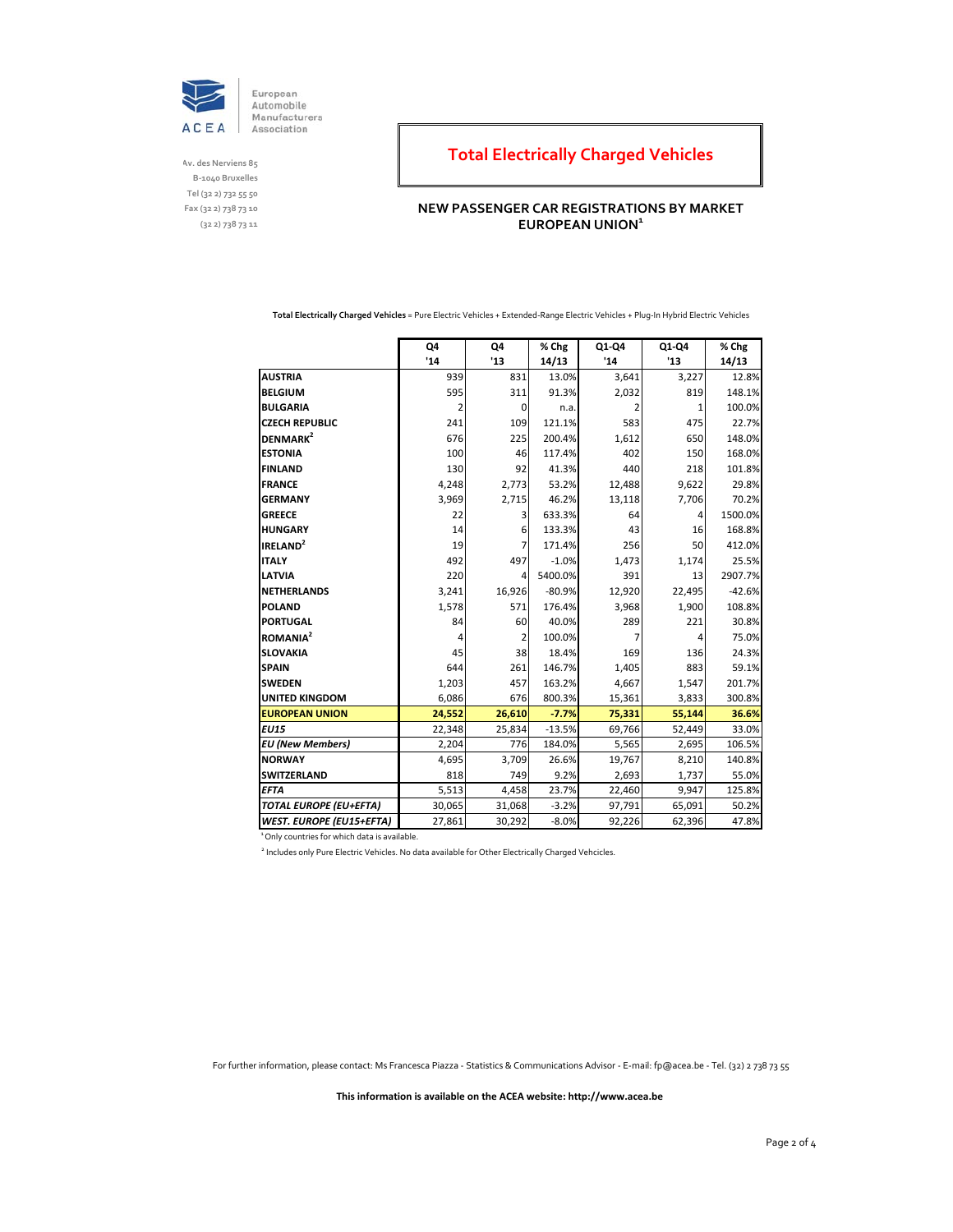

**Av. des Nerviens 85 B‐1040 Bruxelles Tel (32 2) 732 55 50 Fax (32 2) 738 73 10 (32 2) 738 73 11**

### **Pure Electric Vehicles**

### **NEW PASSENGER CAR REGISTRATIONS BY MARKET EUROPEAN UNION<sup>1</sup>**

**Pure Electric Vehicle (Electric, All Electric, Battery Electric, Fully Electric Vehicle)** = vehicle powered solely by a battery charged from mains electricity. Currently, typical pure-electric cars have a range of approximately 100 miles.

|                                 | Q4             | Q4             | % Chg    | Q1-Q4  | Q1-Q4          | % Chg   |
|---------------------------------|----------------|----------------|----------|--------|----------------|---------|
|                                 | '14            | $^{\prime}13$  | 14/13    | '14    | '13            | 14/13   |
| <b>AUSTRIA</b>                  | 345            | 240            | 43.8%    | 1,281  | 654            | 95.9%   |
| <b>BELGIUM</b>                  | 327            | 209            | 56.5%    | 1,164  | 500            | 132.8%  |
| <b>BULGARIA</b>                 | $\overline{2}$ | 0              | n.a.     |        | 1              | 100.0%  |
| <b>CZECH REPUBLIC</b>           | 102            | 17             | 500.0%   | 197    | 37             | 432.4%  |
| <b>DENMARK</b>                  | 676            | 225            | 200.4%   | 1,612  | 650            | 148.0%  |
| <b>ESTONIA</b>                  | 100            | 46             | 117.4%   | 398    | 149            | 167.1%  |
| <b>FINLAND</b>                  | 61             | 14             | 335.7%   | 183    | 50             | 266.0%  |
| <b>FRANCE</b>                   | 3,632          | 2,461          | 47.6%    | 10,561 | 8,779          | 20.3%   |
| <b>GERMANY</b>                  | 2,475          | 2,180          | 13.5%    | 8,522  | 6,051          | 40.8%   |
| <b>GREECE</b>                   | 0              | 0              | n.a.     | 0      | 0              | n.a.    |
| <b>HUNGARY</b>                  | 8              | 5              | 60.0%    | 32     | 10             | 220.0%  |
| IRELAND2                        | 15             | 6              | 150.0%   | 221    | 49             | 351.0%  |
| <b>ITALY</b>                    | 327            | 275            | 18.9%    | 1,098  | 864            | 27.1%   |
| <b>LATVIA</b>                   | 137            | 1              | 13600.0% | 176    | $\overline{4}$ | 4300.0% |
| <b>NETHERLANDS</b>              | 1,246          | 1,863          | $-33.1%$ | 2,982  | 2,619          | 13.9%   |
| <b>POLAND</b>                   | 23             | 19             | 21.1%    | 81     | 31             | 161.3%  |
| <b>PORTUGAL</b>                 | 54             | 40             | 35.0%    | 189    | 166            | 13.9%   |
| <b>ROMANIA</b>                  | 4              | $\overline{2}$ | 100.0%   |        | 4              | 75.0%   |
| <b>SLOVAKIA</b>                 | 19             | 5              | 280.0%   | 58     | 6              | 866.7%  |
| <b>SPAIN</b>                    | 473            | 234            | 102.1%   | 1,076  | 811            | 32.7%   |
| <b>SWEDEN</b>                   | 281            | 188            | 49.5%    | 1,239  | 432            | 186.8%  |
| <b>UNITED KINGDOM</b>           | 2,448          | 388            | 530.9%   | 7,416  | 2,719          | 172.7%  |
| <b>EUROPEAN UNION</b>           | 12,755         | 8,418          | 51.5%    | 38,495 | 24,586         | 56.6%   |
| <b>EU15</b>                     | 12,360         | 8,323          | 48.5%    | 37,544 | 24,344         | 54.2%   |
| <b>EU</b> (New Members)         | 395            | 95             | 315.8%   | 951    | 242            | 293.0%  |
| <b>NORWAY</b>                   | 4,343          | 3,632          | 19.6%    | 18,090 | 7,882          | 129.5%  |
| <b>SWITZERLAND</b>              | 501            | 505            | $-0.8%$  | 1,659  | 1,156          | 43.5%   |
| <b>EFTA</b>                     | 4,844          | 4,137          | 17.1%    | 19,749 | 9,038          | 118.5%  |
| <b>TOTAL EUROPE (EU+EFTA)</b>   | 17,599         | 12,555         | 40.2%    | 58,244 | 33,624         | 73.2%   |
| <b>WEST. EUROPE (EU15+EFTA)</b> | 17,204         | 12,460         | 38.1%    | 57,293 | 33,382         | 71.6%   |

<sup>1</sup> Only countries for which data is available.

For further information, please contact: Ms Francesca Piazza ‐ Statistics & Communications Advisor ‐ E‐mail: fp@acea.be ‐ Tel. (32) 2 738 73 55

**This information is available on the ACEA website: http://www.acea.be**